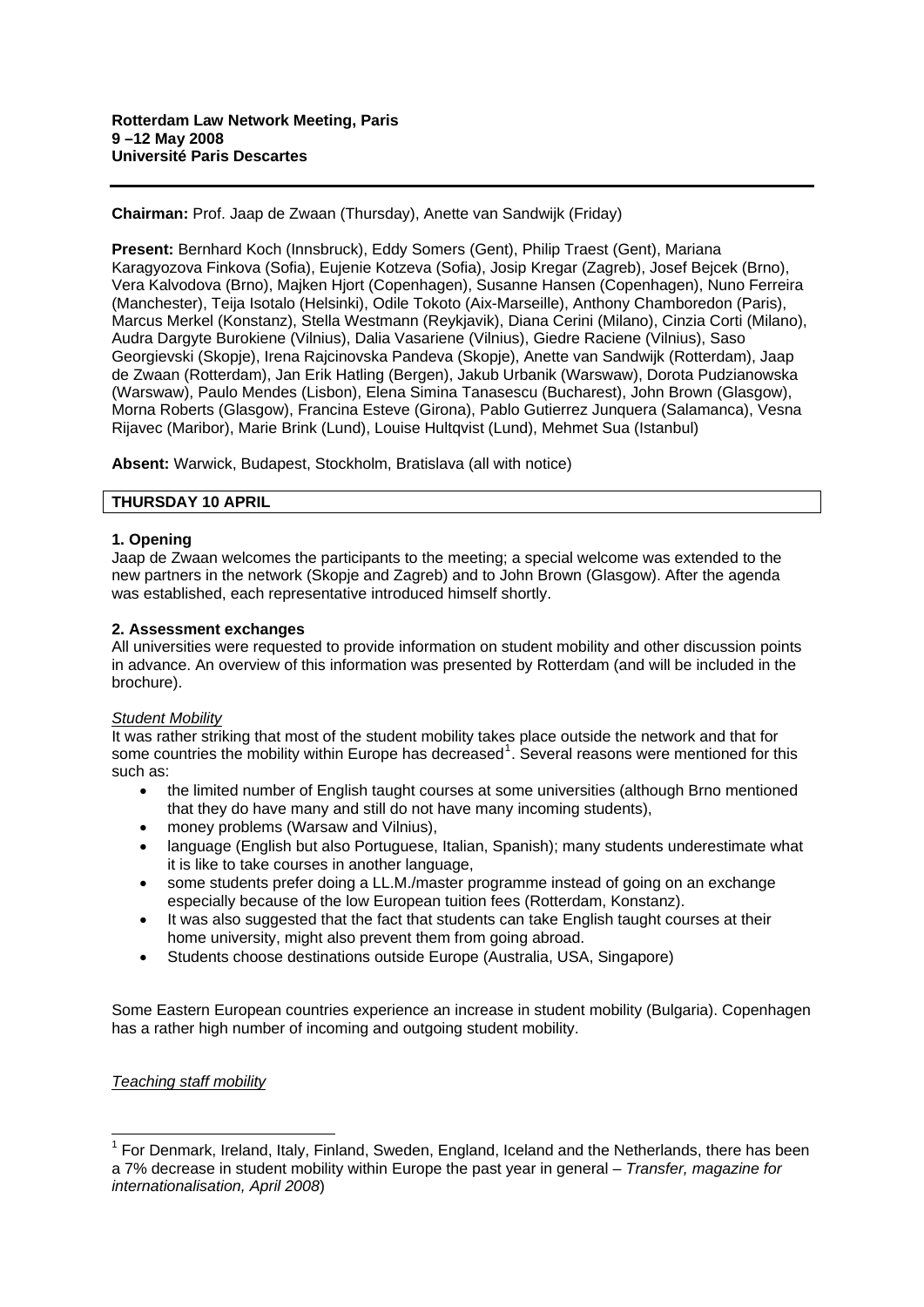Teaching staff mobility mainly takes place based on personal contacts between lecturers and numbers are still very low. There are some ways of improving this:

- advise staff to make use of this during their sabbatical (Ghent),
- include it in a programme such as the Common Law programme offered by Paris Descartes (they receive staff from Ireland, Warwick, London within this programme etc)
- or within a course such as Comparative Administrative Law (Rotterdam),
- or choose a topic (which can be done at our meeting), have TS exchange for this topic and organize a seminar (maybe also resulting in a publication) (Rotterdam- EACLE network).

Milano mentioned that TS mobility has a positive effect on student mobility. Warsaw sometimes experiences unwillingness from International Offices in organizing TS mobility.

It is important to communicate about a possible staff exchange long time in advance.

# *(Administrative) Staff Mobility*

Helsinki gave a short presentation on the *staff exchange* (new in the Life Long Learning Programme) that took place between Helsinki and Rotterdam. The University of Helsinki strongly encourages going abroad. Rotterdam was chosen as a destination because of its international programmes and students. A visit to the University of Utrecht was also included in the programme. Focus of this visit was on benchmarking, best practices etc. The experience has been very positive and can be recommended to all universities. Rotterdam mentioned that they are willing to welcome more people within this framework.

After the assessment of exchanges, Vice Dean of the Faculty of Law at Paris Descartes Anne Laude welcomed everybody on behalf of the faculty and provided information on the Faculty of Law.

# *Bachelor/Master structure*

There are still many differences in how each university/Country has implemented the Bologna system (3+1, 3+2, 4+1 etc). In some countries all faculties, except law faculties, have implemented the system. It was concluded that the end result is most important: will the degree give access to the judicial profession?

# *ECTS*

The use of ECTS was also a point for discussion. At some universities professors do not recognize the number of ects and they require extra assignments even if the workload is supposed to be equal (Milano). Norway suggested that problems with ECTS should be taken up by the international offices and not by the students themselves. Rotterdam mentioned that when students bring home more ECTS than is assigned to the equivalent course in Rotterdam; students lose the extra number of credits. Most universities supported the idea of being flexible.

However, it is not always possible for receiving universities to accommodate requests from students who need extra credits (besides the number of credits assigned to a course).

# **3. Proposals for a better efficiency of the Erasmus programme**

All participants were split up in small groups and were asked to think about ways of improving the effectiveness of the Erasmus Programme. The results were presented in the afternoon session (please see: New proposals for a better efficiency in Erasmus exchanges)

### *Words of Welcome and introduction to the Conference:*

Jaap de Zwaan welcomed all participants to the conference part (moderator for debates was Matthieu Oui, editor at the Monthly magazine L'Etudiant). He argued that the Rotterdam Law Network is very useful when it comes to sharing best practices and benchmarking and also the social function is very important.

After that he gave a short presentation on the European Studies Institute<sup>[2](#page-1-0)</sup> (connected to MGIMO) of which he is member of the Board. This institute offers postgraduate programmes in the fields of law. economics and political science to professionals, civil servants at the central, regional and local level in Russia with a focus on the European dimension. They are looking for an influx of Western lecturers.

<span id="page-1-0"></span>\_\_\_\_\_\_\_\_\_\_\_\_\_\_\_\_\_\_\_\_\_\_\_\_\_\_\_\_\_\_\_\_\_\_\_<br><sup>2</sup> http://eurocollege.ru/index.php?option=com\_content&task=view&id=78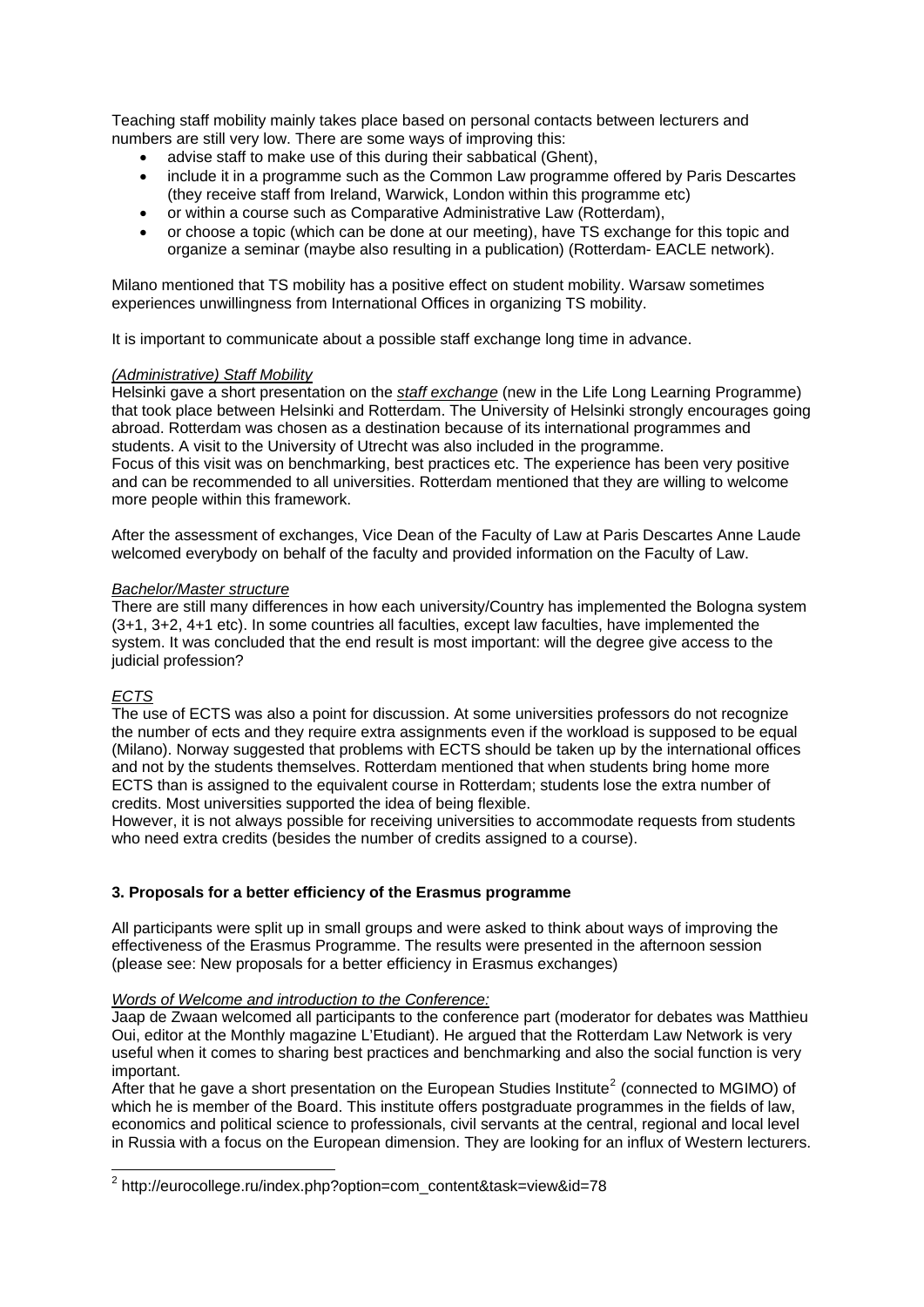# *Reforms in the Erasmus Programme – Student/Staff mobility*

Then Mr Renato Girelli (Education and Training – European Commission) shared some information on the targets of the EC and the possibilities within the LLL programme. He was happy to hear about our law network and the expansion of it and the fact that different actors within the universities were represented.

He suggested the idea of applying as a thematic network in order to receive funding for our network activities especially because we will be the first law network (deadline Oct 2008). Activities should include academic activities and administrative affairs.

He also had some good news for our Croatian representative: they are admitted to a pilot-project for Erasmus.

After Mr Girelli's presentation, Mrs Rachel Dugui gave a presentation on the national agency in France that deals with the LLL programme on a national level.

Mrs Anne Marie Mallet then presented information about European mobility for Université Paris Descartes in general. She emphasized that having a network like the Rotterdam Law Network is important to development new contacts and develop exchanges.

### *New proposals for a better efficiency in Erasmus exchanges*

Jakub Urbanik started his presentation by stating that law studies are different: they tend to be more conservative, national and less open to innovations. It is therefore important to spread and propagate best practices on all possible levels.

He determined external and internal factors to improve the effectiveness:

# EXTERNAL:

- Programme management:
	- *1.* more money, (less bureaucracy, flexibility) for student grants and tsm for creation and coordination of courses
	- *2.* allowing multiple Erasmus grants during various cycles
	- *3.* individual joint masters
	- *4.* inclusion of postgraduate studies
	- *5.* Erasmus stay abroad mandatory/ semi-mandatory?
- Quality Management:
	- *1.* Central office at European level
	- *2.* more harmonization (ECTS)
	- *3.* benchmarking, accreditation, quality of learning
	- *4.* compulsory stay for staff/administrative staff
	- *5.* central webpage and database

# INTERNAL:

- publicity
- **flexibility**
- trust your partner (monitoring visits): joint selection of courses, ects
- master courses open to exchange students
- language skills
- respecting deadlines
- informing in advance
- help students

What we can do now:

- webpage/data base for Rotterdam Law Network
- Joint semester courses
- Spreading the news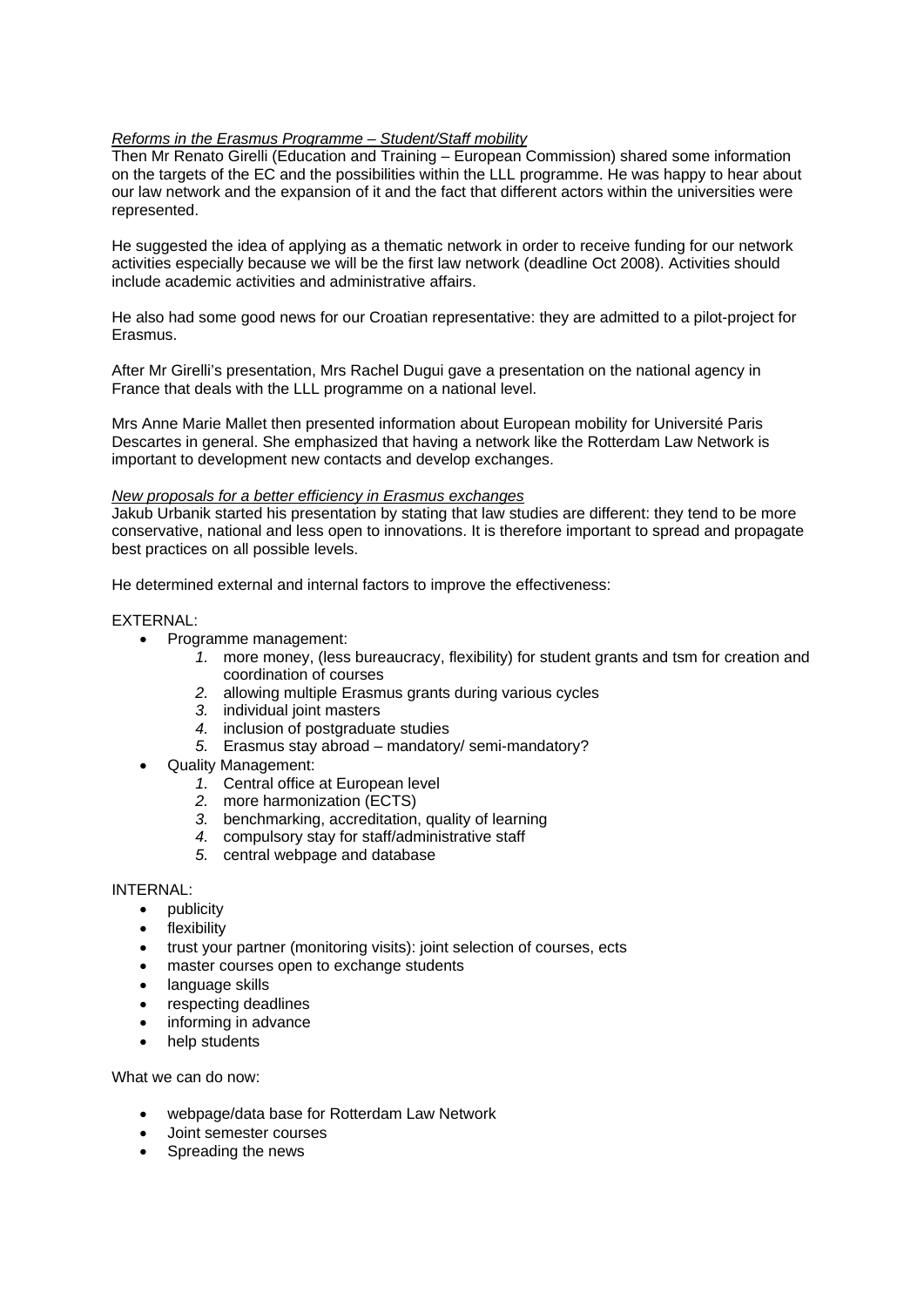Future:

- Take active part in creation
- Elaboration of standards for law students, defining aims, "tuning dynamics"

# Good practices, Trust, More Money

Mrs Helene Lagier from the Ministry of Education in France emphasized that we should address these proposals to the national agencies in the home countries and to the EC/Brussels on behalf of the network.

# **FRIDAY 11 APRIL**

## **4. Network extension/reduction**

Erasmus University Rotterdam visited the University of Zagreb, Faculty of Law, and the University of Skopje, Faculty of Law Iustinianus Primus in February to see whether these universities would be good partners for participation in the network (as discussed during the network meeting in Vilnius). Our experiences were positive and they were invited to introduce themselves during the network meeting:

# *Faculty of Law, University of Zagreb*

Dean Josip Kregar introduced his Faculty of Law/University of Zagreb to us. It was established in 1776.They have implemented Bologna resulting in a 5 year system (used to be 4) and will hopefully be able to offer English taught subjects within a master programme that is jointly organized with many universities in the Balkan region as of Fall 2008.

The faculty of law is trying to reduce the number of students (for example by raising the fees a little) and improve quality (quality assurance systems) and make changes in the methods of teaching. They participate in various Tempus projects.

They have good relations with U.S. universities and are very much interested in improving the European mobility and are happy to be admitted to the network. They do offer student housing.

# *Faculty of Law Iustinianus Primus, Skopje*

Then Vice-Dean Saso Georgievski of the Faculty of Law Iustinianus Primus, Skopje, introduced his faculty of law to us. They share the same tradition as Zagreb. The faculty was founded in 1951 and has introduced the Bologna model (3+2) and use ECTS. They have many cooperation agreements (over 80) although some are more active than others. The Faculty of Law Iustinianus Primus comprises of Law, Journalism and Political Science studies.

They will participate in the same English taught master as of Fall 2008 so will be able to offer English taught subjects. They can arrange housing for students in university apartments. They are very happy to be admitted to the network as well.

### *Network extension*

After the break it was concluded that extension of the network is a good thing.

Glasgow made some suggestions for extension. It was decided that we will add a British/Irish partner to the network:(Cork, Trinity, Kingston Law School, King's College, Leicester (contact: Christopher Bisping from Warwick) Kent (Rotterdam, Paris, Copenhagen), Limerick and Sheffield were suggested for extension. It was also decided that we should pay close attention to the quality of the university. (Rotterdam will check British rankings and report back to the network)

### **5. Miscelleaneous**

#### *Language profiency*

It was agreed upon that although the language proficiency has much improved, problems still exist.